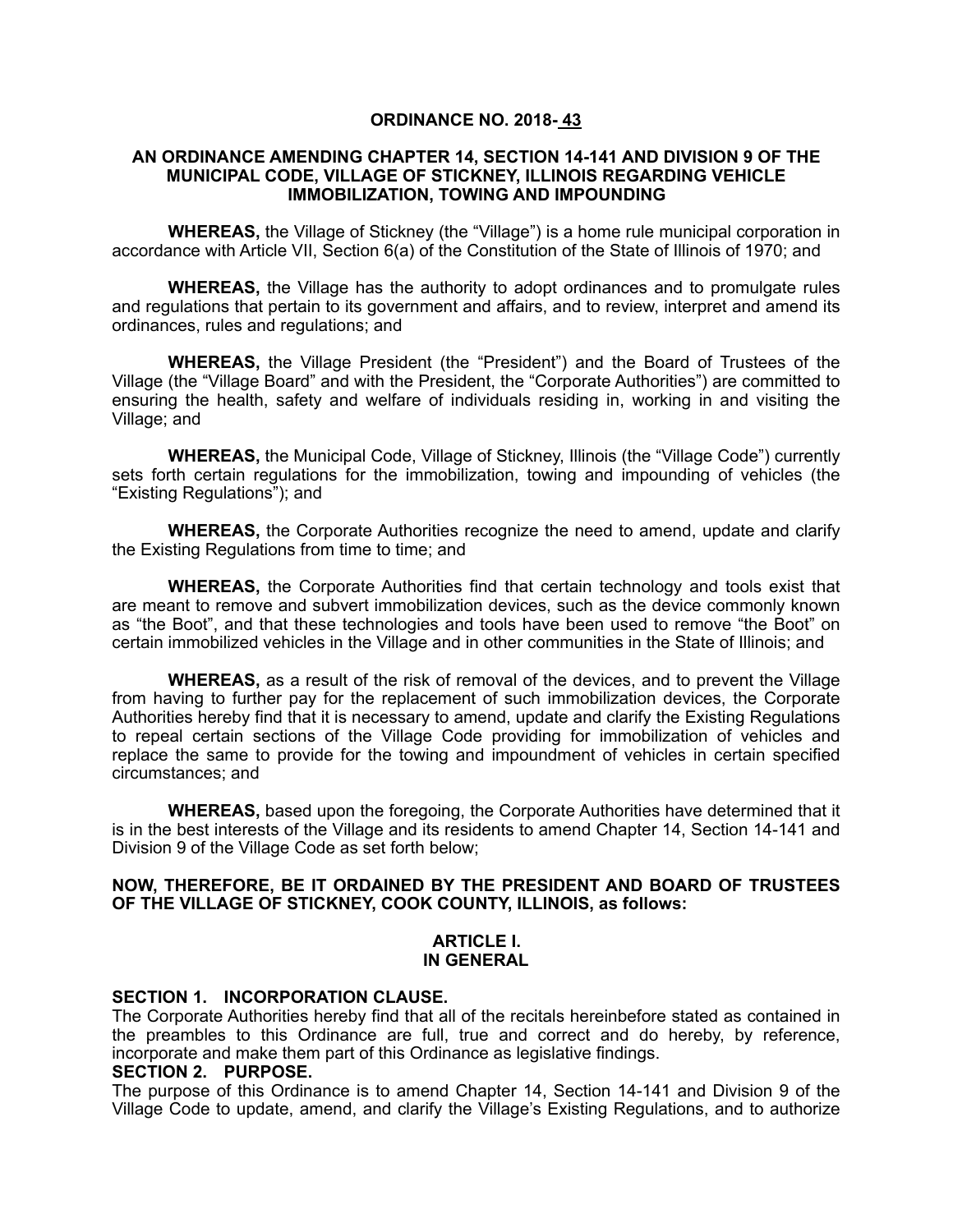the President or his designee to take all actions necessary to carry out the intent of this Ordinance.

# **ARTICLE II.**

# **AMENDMENT OF CHAPTER 14, SECTION 14-141 AND DIVISION 9 OF THE MUNICIPAL CODE, VILLAGE OF STICKNEY, ILLINOIS**

#### **SECTION 3.0 AMENDMENT OF CHAPTER 14, SECTION 14-141**

That the Village Code is hereby amended, notwithstanding any provision, ordinance, resolution or Village Code section to the contrary, by amending Chapter 14, Section 14-141 by striking out any language to be removed or repealed and underlining and new lanuage as follows:

Sec. 14-141. - Removal of illegally parked vehicles.

- (a) In addition to Chapter 14, Division 9, the police department and all members thereof assigned to traffic duty are hereby authorized to remove and tow away or have removed and towed away by commercial towing service, any car or other vehicle illegally parked in any place where such parked vehicle creates or constitutes a traffic hazard, blocks the use of a fire hydrant or obstructs or may obstruct the movement of any emergency vehicle; or any other illegally parked vehicle which is parked in any public street or any other public place.
- (b) Cars so towed away shall be stored on village property or in a public garage or parking lot and shall be restored to the owner or operator thereof after payment of the expense incurred by the village in removing and storing such vehicles.
- (c) In lieu of or in addition to other remedies provided for under these codified ordinances, the police department is hereby authorized to use immobilization equipment on any vehicle found to be in violation of any of the provisions of these codified ordinances.
	- (1) The use of such equipment is authorized for the purpose of reducing or eliminating costs of towing, impounding and inventorying such vehicles, reducing the additional time and expense concerning the issuance of tagon citations and the processing of the same and deterring would-be "scofflaws" from consistent violations of these codified ordinances.
	- (2) No person shall injure, damage or otherwise destroy any immobilization equipment belonging to the police department and attached to any vehicle.
	- (3) Within 72 hours of the placement of any immobilization equipment, if the owner of the vehicle does not contact the police department and the equipment in still on the vehicle, the village and the police department are authorized to tow the vehicle at the owner's expense, including the following described expenses: The cost to remove the immobilization equipment shall be \$200.00, plus the cost of any outstanding citations and/or traffic or parking violations, towing charges and storage fees charged by the towing agent or the village, as applicable. A \$50.00 per day storage fee for vehicles stored on village property.

## **SECTION 3.1 AMENDMENT OF CHAPTER 14, DIVISION 9.**

That the Village Code is hereby amended, notwithstanding any provision, ordinance, resolution or Village Code section to the contrary, by amending Chapter 14, Division 9 as follows:

## **DIVISION 9. - VEHICLE IMMOBILIZATION, TOWING, SEIZURE AND IMPOUNDMENT**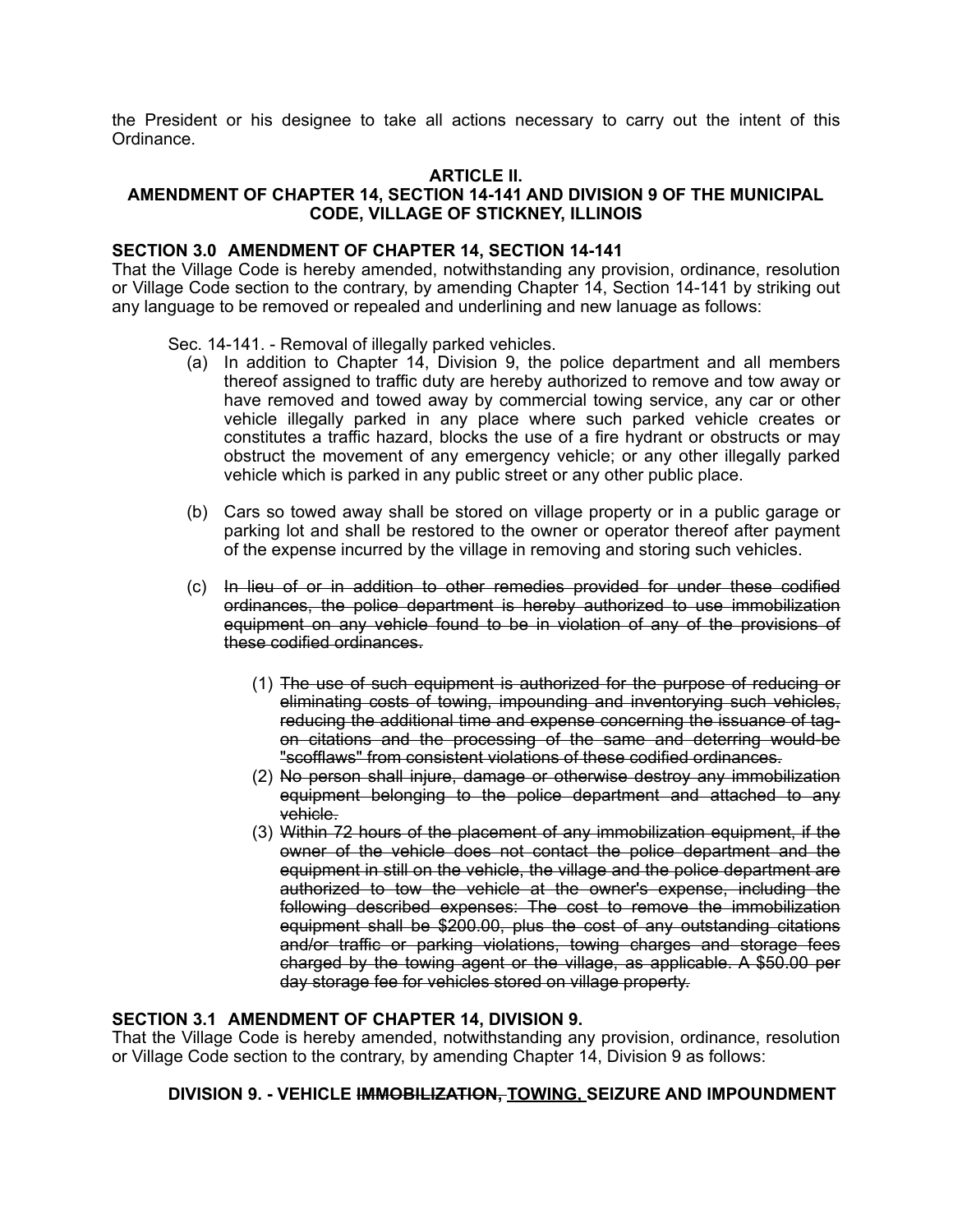## **Sec. 14-195. - Definitions.**

The following words, terms and phrases, when used in this division, shall have the meanings ascribed to them in this section, except where the context clearly indicates a different meaning:

*Abandoned vehicle* means a vehicle parked or otherwise located on the public way or public property and:

- (1) In such a state of disrepair that it is incapable of being driven; or
- (2) That has been unmoved for a period of five (5) days.

*Accident involved vehicle* means a vehicle that is inoperable due to an accident and that is located so as to constitute an obstruction to the normal flow of traffic.

*Business day* means any day in which the office of the village clerk is open to the public for a minimum of seven (7) hours.

*Derelict motor vehicle* means a vehicle that lacks wheels, motor, transmission, battery or any other component part such that it is inoperable and constitutes a hazard to the public.

*Hazardous vehicle* means a vehicle on any public way that, by its condition or location, constitutes a clear and present danger to the safety of the public or an obstruction to the normal flow of traffic. A vehicle is presumed to be hazardous when the vehicle has an uncovered cargo area, including, but not limited to, a pickup truck, and the uncovered cargo area contains cargo above the top portion of the manufacturerprovided sidewall of the cargo area.

*Impound Lot* means any real property owned by or in the lawful possession or control of the tow service for which will be properly used in accordance with the zoning laws of the Village of Stickney for the relocation to and storage of vehicles as provided for by the Village Code.

*Motor vehicle* means every vehicle which is self-propelled, including, but not limited to, automobiles, trucks, vans, motorcycles and motor scooters.

*No parking obstruction vehicle* means a motor vehicle located on a public way at a time or in such a manner as to be in violation of Chapter 14, Article III, Division 7.

*Owner* means the registered or legal owner or person who is otherwise entitled to possession of the motor vehicle, including those persons who possess a vehicle by operation of a lease agreement.

*Police Chief* shall mean the Chief of Police of the Village of Stickney Police Department, or his authorized designee.

*Tow service* means any company or service provider that is licensed by the State of Illinois and that operates at least one tow vehicle, as defined in this Division.

*Tow vehicle* means any truck permanently equipped with booms, towbars, winches, dollies or similar equipment maintained and designed for the recovery and transportation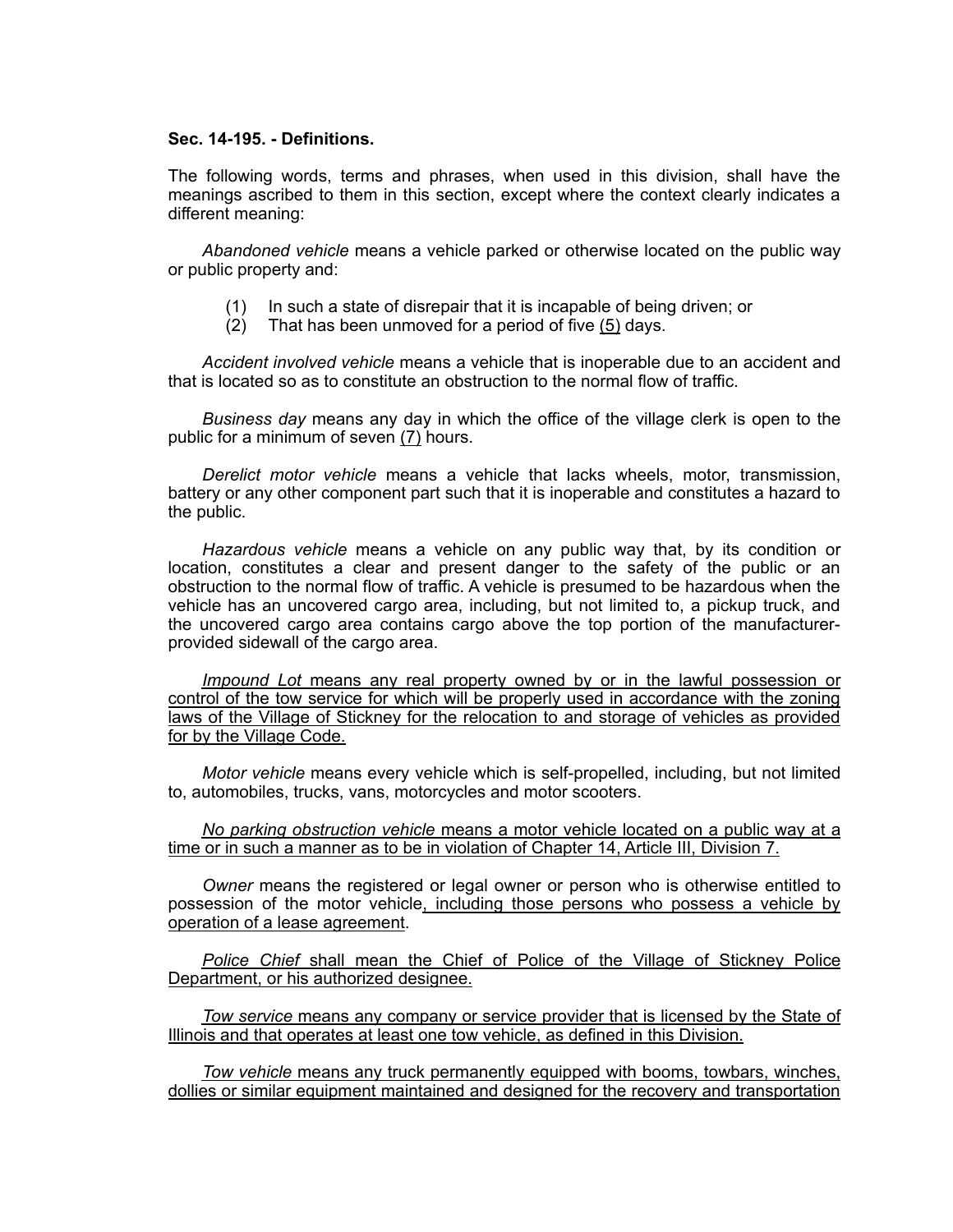of vehicles, which adhere to the specifications for tow trucks enumerated in Illinois Compiled Statutes, 625 ILCS 5/12-606.

*Vehicle parked on public and/or private property without consent* means a motor vehicle:

- (1) Parked in a public parking lot or in a private parking lot without the consent of the lot owner, proprietor or agent of the property, which person has requested that, at the expense of the motor vehicle owner, the motor vehicle be towed; or
- (2) Located on private property when the property owner, proprietor or agent is unknown and the motor vehicle owner cannot be determined or contacted.

## **Sec. 14-195.01. – Immobilization or Towing and Impoundment of Motor Vehicles for Unpaid Parking Tickets.**

- (a) *Authorized.*
	- (1) The immobilization towing and impoundment of motor vehicles by the village or its contractor shall be authorized in accordance with the provisions of this division. The Police Chief is authorized to immediately and without prior notice tow away or cause to be towed away any vehicle on any public street, public place, or private property when the motor vehicle is:
		- i. An accident-involved motor vehicle;
		- ii. A hazardous vehicle;
		- iii. A derelict motor vehicle;
		- iv. A vehicle parked in violation of Section 14-141;
		- v. A tree-cutting obstruction vehicle;
		- vi. A street or sewer maintenance obstruction vehicle;
		- vii.A tow away zone obstruction vehicle;
		- viii.Not operable due to the arrest of the owner or operator;
		- ix. An improperly stored motor vehicle or other equipment on a private lot; and
		- x. A motor vehicle that has ten (10) or more tickets for parking and/or traffic violations when no bond or payment has been received for the outstanding violations.
	- (2) Notwithstanding the foregoing, the village may serve the owner of the motor vehicle who has five (5) or more unpaid tickets for parking and/or traffic violations, when no bond of payment has been received for the outstanding violations, that said vehicle shall be towed if the tickets and all late fees or penalties are not paid in full five (5) business days of receipt of the final. notice, as provided in subsection (b) herein. In the event that said tickets and late fees or penalties are not paid within five (5) business days after said notice is received, where receipt shall be presumed to have occurred within three (3) business days of the date the notice was mailed, the Village may proceed to tow the vehicle at any time.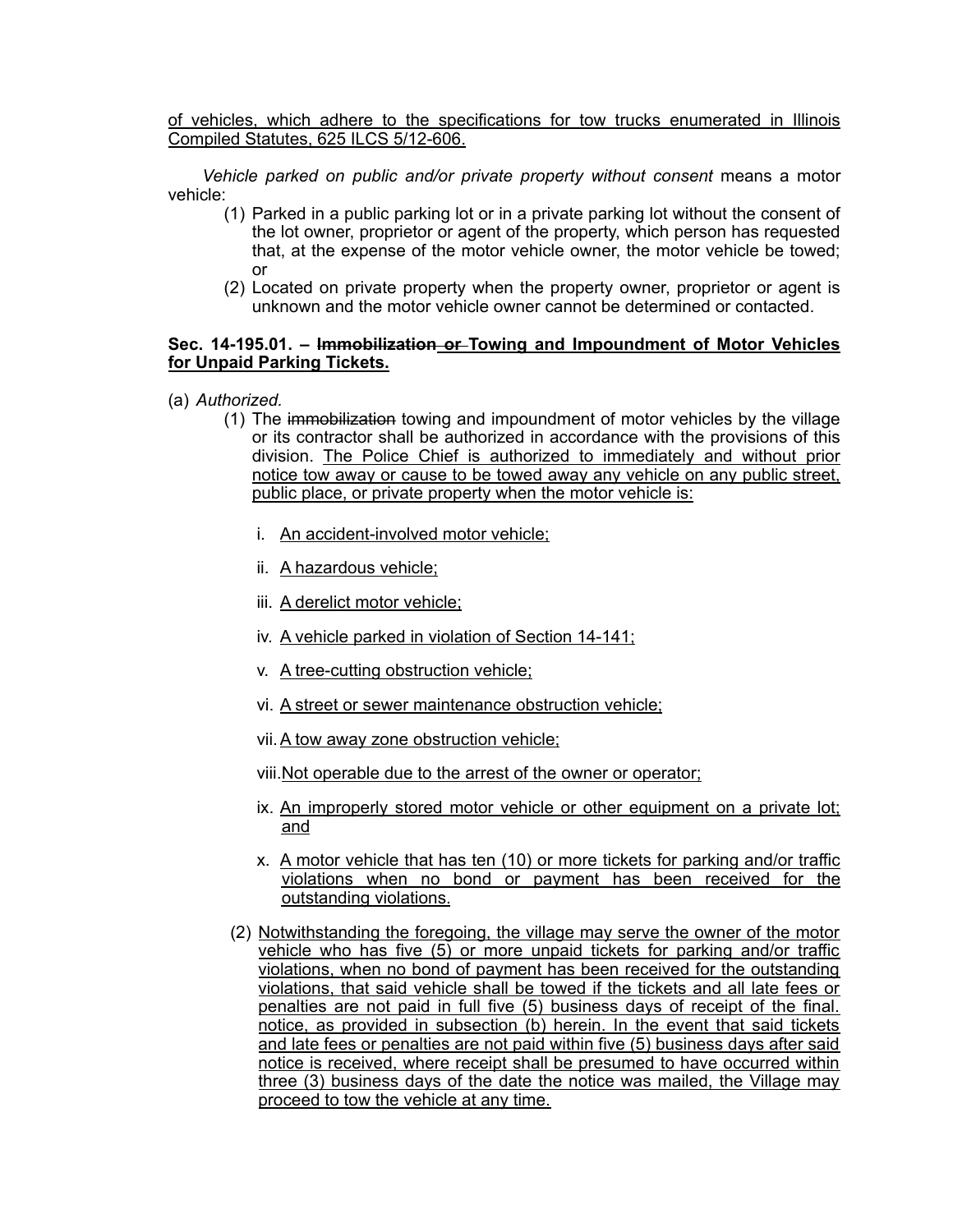- *(b) Placement of locking devices without notice* A motor vehicle may be without prior notice by placing a locking device on the wheel where there are five (5) or more tickets for parking or traffic violations for which the owner or operator has been found liable and where said tickets remain unpaid and in arrears.
- (b) Notices prior to towing and impoundment of vehicle.

Prior to the vehicle being towed, the owner of the vehicle shall have been sent at least two (2) written notices that the owner has at least five (5) outstanding and unpaid parking and/or traffic tickets and that a failure to pay these tickets or request a hearing within five (5) calendar days may result in the vehicle being towed and impounded by the Village or its agent. Each notice shall be labelled as to whether the notice is the first notice ("warning notice") or the second notice ("final notice"). After five (5) days after receipt of the final notice, where receipt shall be presumed to have occurred after three (3) business days of sending the notice, the Village may proceed with towing and impounding the vehicle unless all unpaid tickets have been paid or a hearing has been requested as provided in this subsection.

- (c) *Service of notice after immobilization* 
	- (1) Vehicles registered in Illinois. The police department shall send a notice to the owner within (24) hours after immobilizing of a motor vehicle. Notice shall be sent by certified mail and regular mail to the address of the owner of the motor vehicle as indicated in the most current registration list of motor vehicles in this state.
	- (2) Out of state vehicles. If an out-of-state motor vehicle has been immobilized, written inquiry shall be made to the secretary of state of the relevant jurisdiction for the most current registered name and address of the owner of the motor vehicle, and notice shall be mailed said address, though in no case will the village be required to delay immobilization more than three days after the inquiry mailing date or be required to retain possession of an unclaimed motor vehicle more than 30 days after the inquiry mailing date before disposing of the motor vehicle.
	- (3) The notice in all cases shall specify that the vehicle has been immobilized the reason for the immobilization and that the owner is entitled to recovery of the vehicle or a hearing, as the case may be. The notice shall set forth the payment from the owner to satisfy outstanding parking and/or traffic violations tickets.

## **Sec. 14-195.02. Removal of locking device. Claiming vehicles after tow and impoundment for unpaid parking tickets.**

- (a) Before the owner shall be permitted to have the locking device removed claim the vehicle and have the vehicle released and returned from the impound lot, the owner shall furnish to the police department evidence of his or her identity and ownership of the vehicle and right of possession thereto; shall pay the costs of removing the locking device towing and storing the impounded vehicle; and shall satisfy all unpaid parking and traffic citations for which the motor vehicle was immobilized towed and impounded and present proof of such satisfaction.
- (b) Alternatively, the owner may post a \$150500.00 bond, in addition to satisfying and discharging all parking and traffic citations tickets for which the motor vehicle was immobilized towed and impounded and request a hearing be held on the next regularly scheduled hearing date.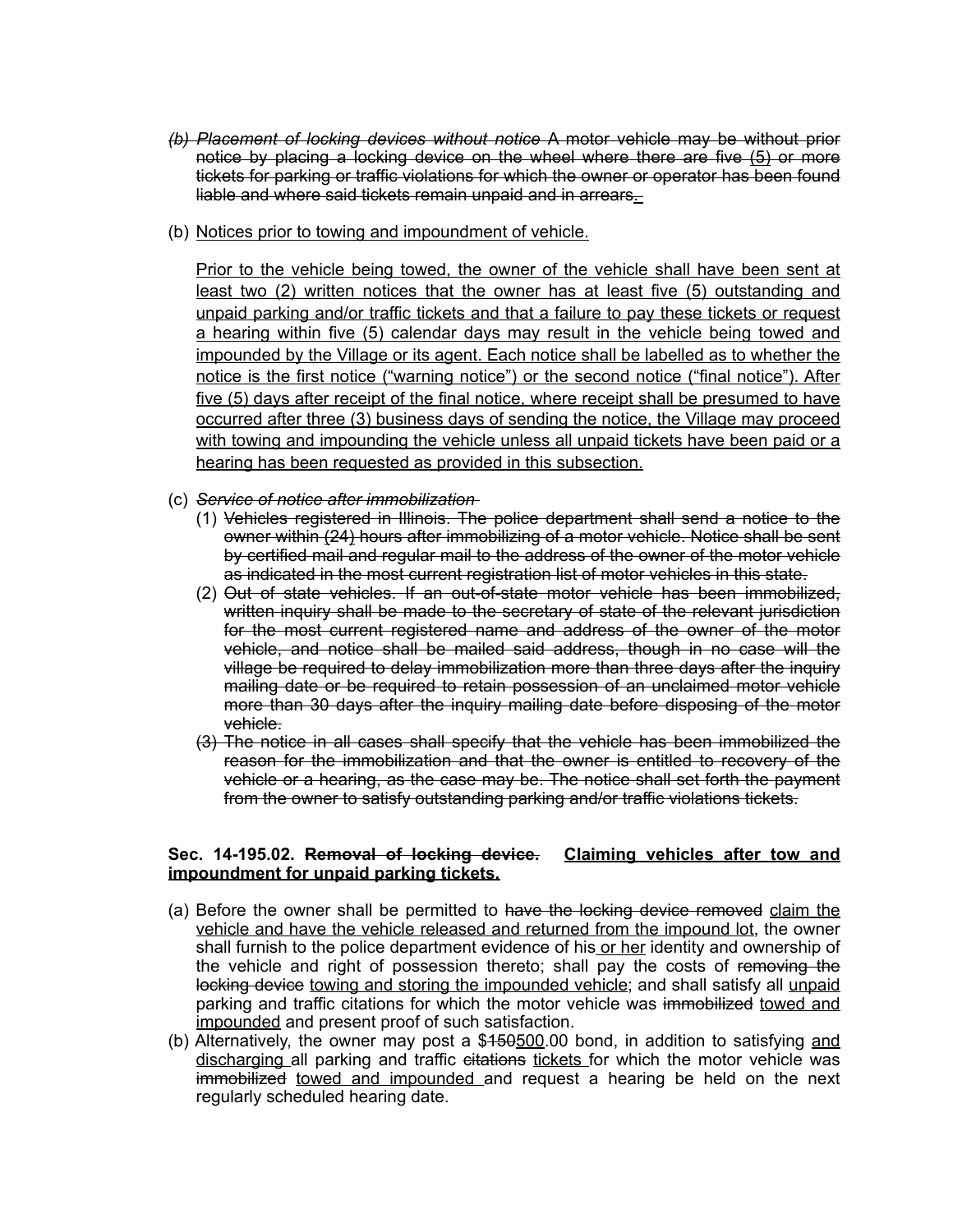- (c) The locking device shall be removed upon either the payment of all costs and the satisfaction of all parking and traffic citations or upon the posting of the bond and the satisfaction of all parking and traffic citations.
- (dc) The hearing shall be conducted in conformity with sections 14-195.04 through 14-195.06 and shall determine the validity of the immobilization towing and impoundment of the vehicle and any charges.

# **Sec. 14-195.03. - Notice of right to post-immobilization towing and impoundment hearing for unpaid parking tickets.**

- (a) Vehicles registered in Illinois. The police department shall send a notice to the owner within twenty-four (24) hours after towing and impoundment of a motor vehicle. Said notice shall be sent by certified mail and regular mail to the address of the owner of the motor vehicle as indicated in the most current registration list of motor vehicles in this state.
- (b) Out of state vehicles. If an out-of-state motor vehicle has been towed and impounded, written inquiry shall be made to the secretary of state of the relevant jurisdiction for the most current registered name and address of the owner of the motor vehicle, and notice shall be mailed to said address, though in no case will the village be required to delay towing and impoundment more than three (3) days after the inquiry mailing date or be required to retain possession of an unclaimed motor vehicle more than thirty (30) days after the inquiry mailing date before disposing of the motor vehicle.
- (c) The notice in all cases shall specify that the vehicle has been towed and impounded, the reason that the vehicle has been towed and impounded, the location where the impounded vehicle is being stored, any and all fines and fees that may be charged for towing and storing the impounded vehicles, and that the owner is entitled to recovery of the vehicle or a hearing if so requested by the owner. The notice shall set forth the payment from the owner to satisfy outstanding and unpaid parking and/or traffic tickets, and shall include any and all fees and costs for towing and storing the impounded vehicle and a statement that all outstanding and unpaid parking and/or traffic tickets and fees and costs for towing and storing the impounded vehicle must be paid prior to the vehicle being released to the owner.
- (d) The notice shall substantially be in the following form:

ATTENTION: Owners or other persons lawfully entitled to possession of towed and impounded vehicles have the following options:

- (1) You may pay the cost for removing the locking device claiming your vehicle from the Village of Stickney, or its towing contractor, [insert the name of the towing contractor] and satisfy all unpaid parking and traffic citations tickets for which your motor vehicle was immobilized towed and impounded at the village police department; or
- (2) You may request a hearing for the next regularly scheduled hearing date, satisfying all parking and traffic citations tickets for which your motor vehicle was immobilized towed and impounded and satisfy any and all fees and costs incurred related to the towing and storage of the impounded vehicle, and post a \$1500.00 bond. for the locking device processing fee. At the hearing, you may assert any defenses against the relevant citations.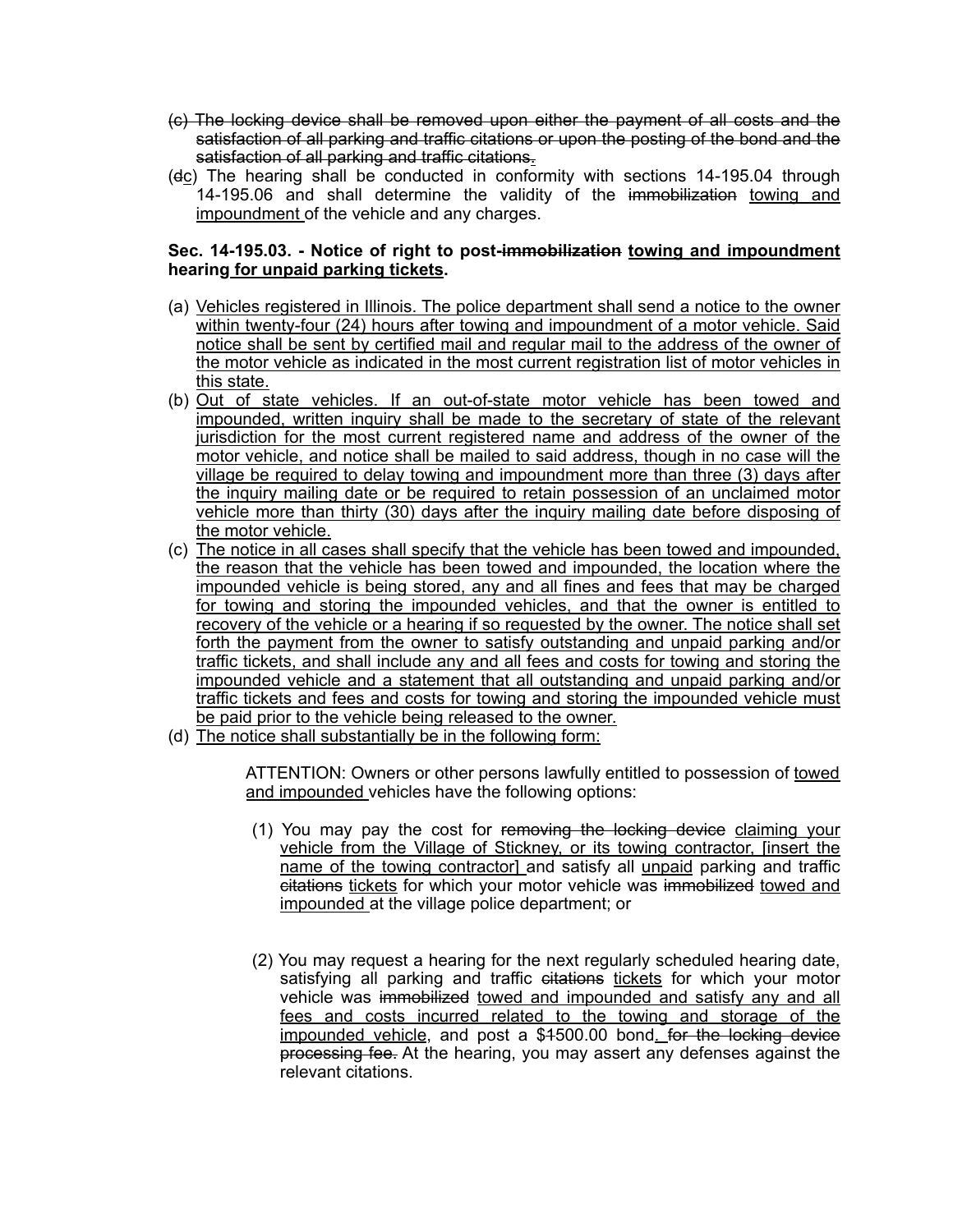In the event that these citations are dismissed, you will receive a refund of the immobilization appearance bond and for any citations for which you are found not liable. You should appear to request the hearing at the village police department or call 708-788-2131.

(3) If your vehicle remains immobilized for 72 hours or more, your vehicle may be towed. A failure to request a hearing within thirty (30) days of this notice may result in the Village disposing of the vehicle in any manner authorized by law.

# Sec. 14-195.04. - Request for post-immobilization towing and impoundment **hearing for unpaid parking tickets.**

Request for a post-immobilization towing and impoundment hearing may be made by telephone, in person or by mail within fifteen (15) days of the mailing date of notification of the immobilization towing and impoundment or release of the vehicle, whichever occurs first. Requests are to be made to the police department.

(b) Notwithstanding the foregoing, any vehicle which has been immobilized for 72 hours or more may be towed as a derelict vehicle, subject to the procedures set forth in this division.

## **Sec. 14-195.05. - Procedures for post- immobilization towing and impoundment hearing for unpaid parking tickets.**

Personnel designated by the chief of police Police Chief shall, upon receipt of a hearing request pursuant to this division, fully and accurately complete a request for an immobilization towing and impoundment hearing form and forward copies of those records to the village hearing officer to conduct the hearing. These records include, but are not limited to, a motor vehicle inventory report, any cash receipts for towing and immobilization impoundment storage fees, towing and other case reports, as well as registration information. Upon completion of a request for an immobilization a post towing and impoundment hearing report and the attachment thereto of required records, personnel receiving and processing the request shall forward it to the hearing officer.

## **Sec. 14-195.06. - Processing fee for immobilization device Fees for vehicle towing and storage.**

The processing fee for the removal of a locking device on a vehicle shall be \$150.00.

The fees for vehicle towing and storage shall be determined by the towing service contracted by the Village. In the event that a specialized towing vehicle is required to tow any vehicle, including commercial vehicles, the vehicle owner shall bear any and all costs associated with towing said vehicle. Daily storage fees shall be set by and payable to the towing service.

## **Sec. 14-195.07. - Unregistered or unlicensed motor vehicles.**

Notwithstanding anything to the contrary in this division, when a motor vehicle is subject to immobilization towing and impoundment for unpaid parking tickets as provided for in under this division and the vehicle has no vehicle license or registration, a sticker stating "notice of intent to tow and impound or immobilize" shall be affixed to the vehicle windshield. If the owner or person entitled to possession of the vehicle has not contacted the village within twenty-four (24) hours thereafter, the motor vehicle shall be subject to immediate tow and impoundment.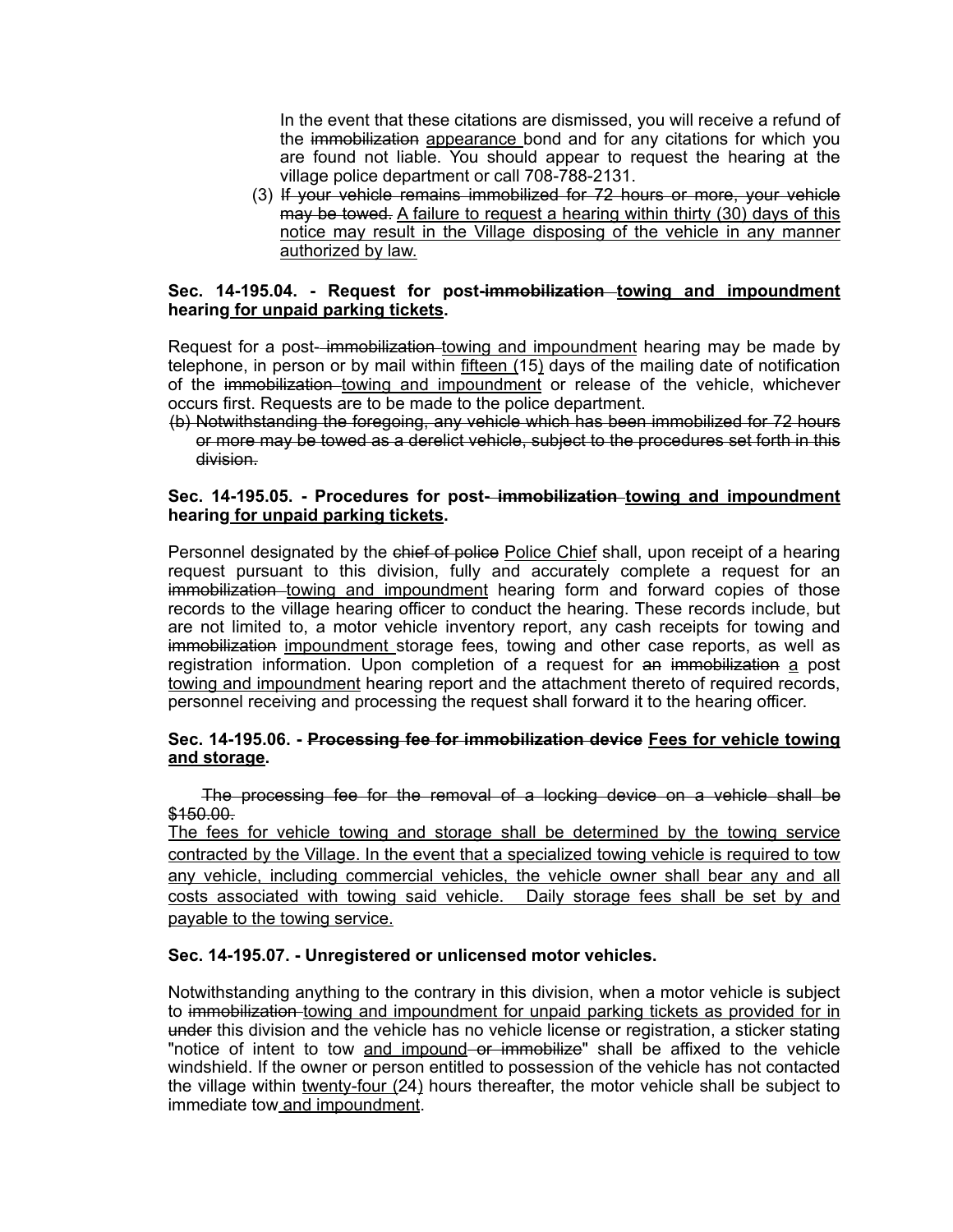Sec. 14-195.08. - Towing of immobilized vehicles.

Any vehicle which remains immobilized for a period of 72 hours or more is hereby declared to be a derelict vehicle and may be towed in accordance with the procedures set forth in this division.

## **Sec. 14-195.098. - No immobilization towing and impoundment by parties other than the village or its agents.**

Only the village and its agents may immobilization tow and impound motor vehicles within the corporate limits of the village. Private landowners may not immobilize motor vehicles parked on their property, or in parking lots or spaces adjoining their property, by placing a locking device on the wheels of a vehicle. However, may tow vehicles parked in violation of a posted notice provided that the notice on their private property provided that  $\overline{f}$  a private landowner has posted that parking is reserved for residents of a particular building or to those visiting a particular building and that violators will be towed, the private landowner can tow motor vehicles that are parked in violation of the posted warning.

# **Sec. 14-196. – Other Cconduct prohibited.**

A motor vehicle used in connection with any of the following violations may be subject to immediate seizure and/or impoundment by the village and the owner of record of said vehicle shall be liable to the village for any administrative penalty of \$750.00, plus any applicable towing and storage fees.:

- (a) Driving under the influence of alcohol, other drug or drugs, intoxicating compound(s) or any combination thereof, or possession of drugs or intoxicating compound(s) as provided by the Illinois Compiled Statutes (625 ILCS 5/11-501(a)).
- (b) Driving while driver's license, permit or privilege to operate a motor vehicle is suspended or revoked, pursuant to the Illinois Complied Statutes (625 ILCS 5/6-303) or is suspended or revoked for any other reason and the vehicle is being operated in violation of 625 ILCS 5/6-303.
- (c) Driving without a valid driver's license pursuant to Illinois Compiled Statutes (625 ILCS 5/6-101).
- (d) Arrest for any felony offense pursuant to the Illinois Compiled Statutes (720 ILCS).
- (e) The operation of any motor vehicle with open alcohol in violation of 625 ILCS 5/11-502.
- (f) Any vehicle being operated or having been operated while the operator or occupants of the vehicle are in the commission of or fleeing from the commission of a crime constituting a charge of a class A misdemeanor, or any felony.
- (g) An accident involved motor vehicle.
- (h) A hazardous vehicle.
- (i) A derelict motor vehicle, including any vehicle which has been immobilized for 72 hours or more pursuant to section 14-195.10.
- (j) Any motor vehicle that is parked on a public way, alley or a loading zone in violation of sections 14-143, 14-145, 14-148, 14-150, or 14-154 of this Code.
- (k) Any motor vehicle that is illegally parked in a tow away zone.
- (l) Any motor vehicle that is inoperable due to the arrest of the owner or operator.
- (m)Any motor vehicle or motor vehicle displaying a license plate that has ten or more tickets for parking and/or traffic violations when no bond or payment has been received for the outstanding violations.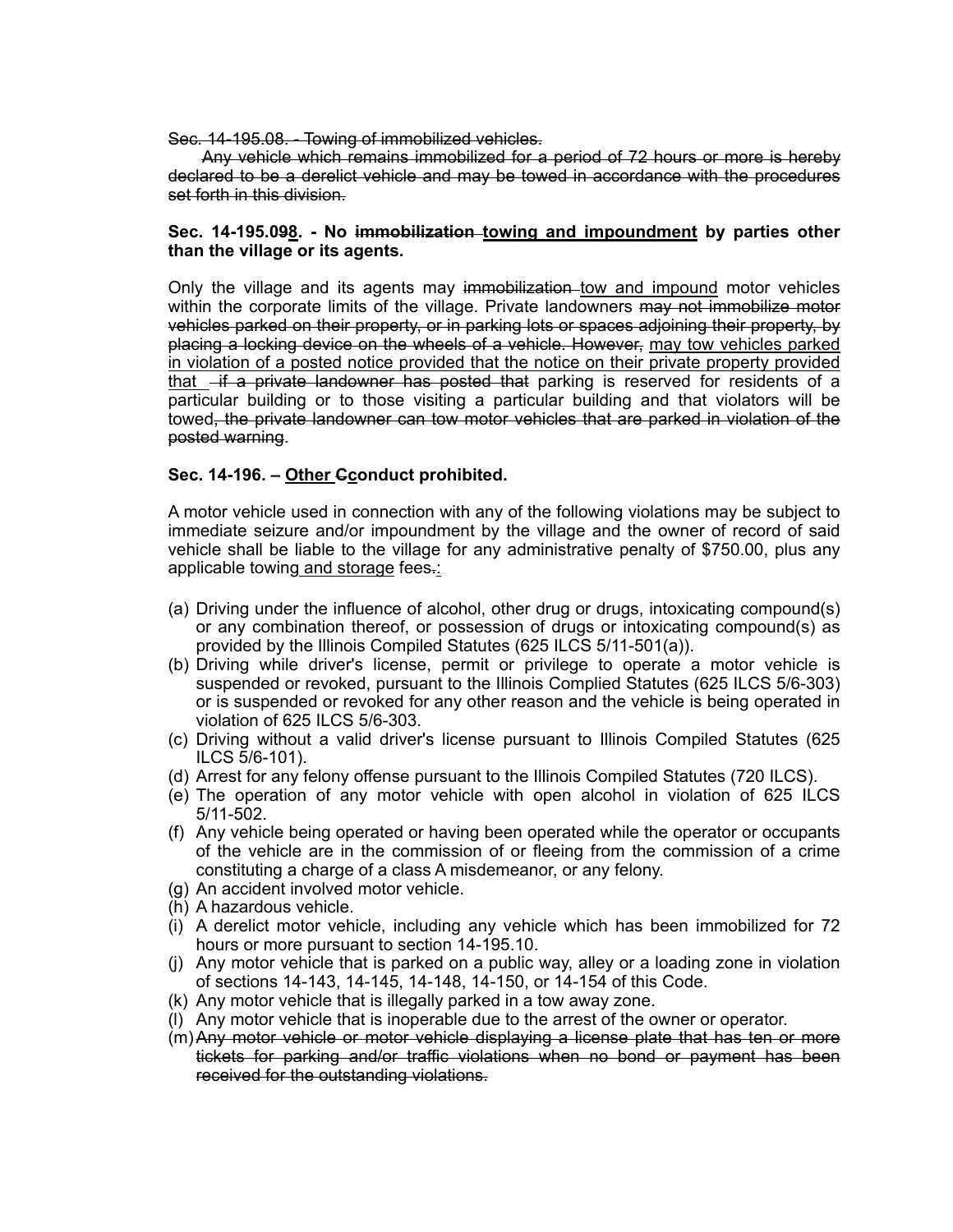# **Sec. 14-197. - Seizure and impoundment.**

- (a) Whenever a police officer has a reason to believe that a vehicle is subject to seizure and/or impoundment pursuant to this section, the police officer shall provide for the towing of the vehicle to a facility approved by the chief of police Police Chief. This section shall not apply if the vehicle used in the violation was stolen at that time and the theft was reported to the appropriate police authorities within twelve (12) hours after the theft was discovered or reasonably should have been discovered.
- (b) The police officer shall notify any person identifying himself as the owner of the vehicle or any person who is found to be in control of the vehicle at the time of the alleged violation, if there is such a person, of the fact of seizure or impoundment and of the vehicle owner's rights and options under this division to reclaim his vehicle, including his right to demand a hearing.

# **Sec. 14-198. - Post-towing options for vehicle's legal owner.**

- (a) The owner of a vehicle seized and/or impounded by the village has the following options:
	- (1) Pay the \$500.00 fee bond set forth in section 14-196 14-195.03 and payment of all unpaid parking and traffic tickets at the Stickney Police Department and obtain a release form to claim your his or her vehicle from the towing company. Payment of all unpaid towing and storage fees must also be made.
	- (2) Post a After the \$500.00 bond is posted and after all unpaid parking and traffic tickets have been paid as well as any towing and storage costs, and you the owner will receive an adjudication date for the next regularly scheduled village adjudication and a release form to claim  $\varphi$  wife his or her vehicle from the towing company; your the adjudication date will occur within thirty  $(30)$  days of the date of the payment of your the bond, all unpaid tickets, and towing and storage fees. The \$500.00 bond will be refunded if you the owner is are found not liable by the hearing officer. Failure to appear for a requested hearing may result in a judgment against you the owner.
- (b) If you the owner elects to receive an adjudication date, the hearing officer shall render a decision, based upon a preponderance of the evidence, at the hearing.
	- (1) A finding that a vehicle was used in violation of this division shall result in the issuance of an administrative fine of \$500.00.
	- (2) A finding that a vehicle was not used in violation of this division shall result in the refunding of the \$500.00 bond.
- (c) The failure of the owner of record to appear at the hearing or to request a continuance in a timely manner shall be deemed to a waiver of the right to a hearing and a default order in favor of the village shall be entered.
- (d) If the owner of record chooses to pay the fine at the Stickney Police Department and immediately reclaim his vehicle, the owner waives the right to a hearing and accepts an order of liability to the village. In the event of such waiver, the owner of record shall pay the appropriate administrative fine as well as any unpaid parking and traffic tickets and any towing and storage fees. Such payment shall constitute an admission of liability and a waiver of a right to a hearing and will entitled to the owner to immediately reclaim his or her vehicle.
- (e) If the owner of record does not appear at the Stickney Police Department to claim his or her vehicle or pay the bond provided for in this section within ten (10) days of the towing, the Stickney Police Department will mail a notice to the owner of record providing the date, time, and location of an adjudication hearing on the purported violation of section 14-195.03.
- (f) An administrative penalty, plus towing and storage fees, imposed pursuant to this division shall constitute a debt due and owing to the village, which may be enforced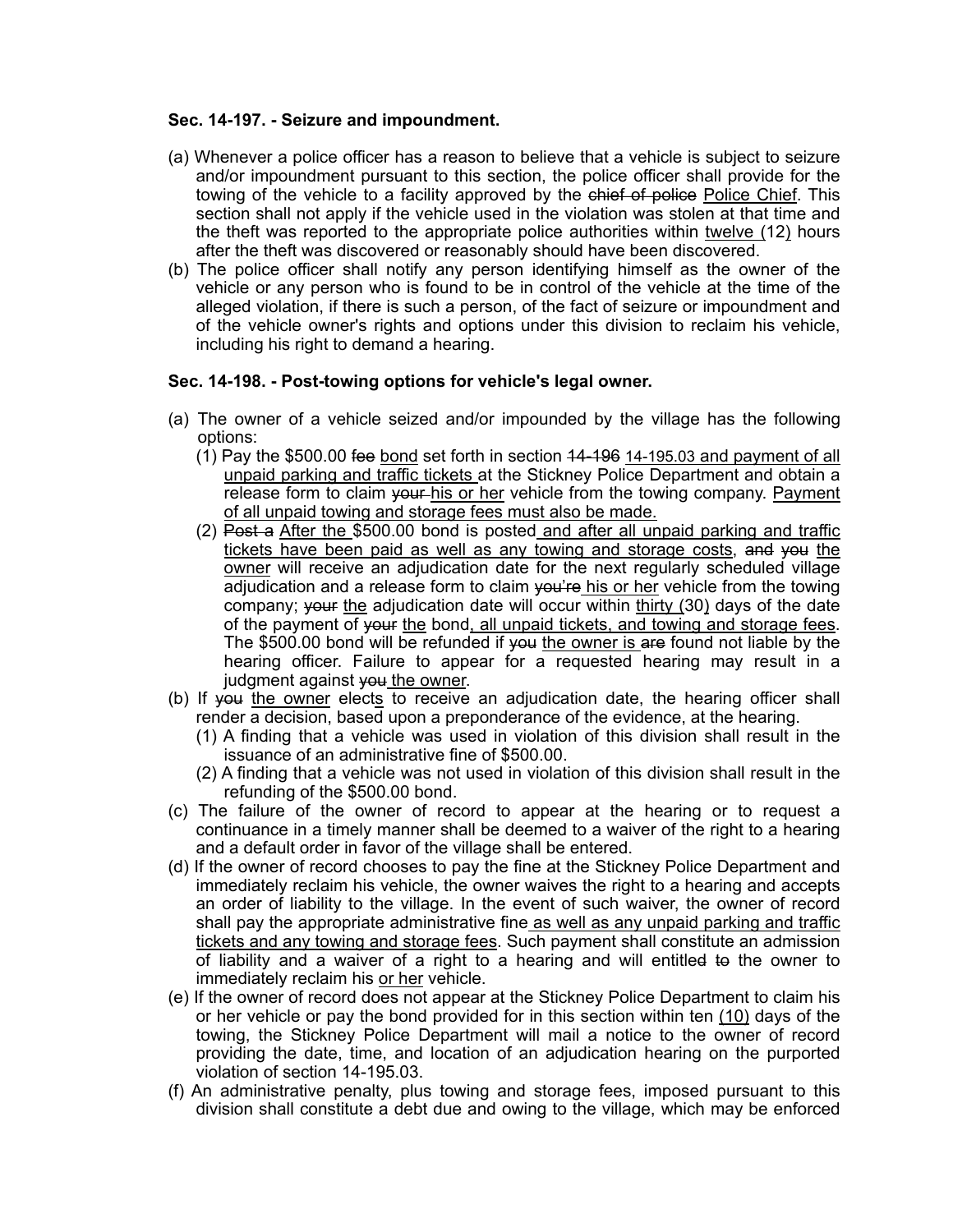in any manner provided by law. Any cash bond posted pursuant to this section shall be applied to the penalty.

# **Sec. 14-199. - Disposition of impounded vehicle.**

- (a) *In general.* Except as provided otherwise in this division, a vehicle shall continue to be impounded until the administrative penalty, or the cash bond is paid to the village. Upon payment of all fines, unpaid tickets, and towing and storage fees, or a cash bond to the village, and payment of all fees and storage and unpaid tickets to the towing company, possession of the vehicle shall be granted to the party legally entitled to possess the vehicle.
- (b) *Fines and bond.* A vehicle impounded pursuant to this section shall remain impounded until:
	- (1) The penalty of \$500.00 in addition to Payment in full of any and all outstanding parking and/or traffic citations for which the owner or operator has been found liable is paid to the village and all applicable towing and storage fees are paid to the towing agent service; or
	- (2) A bond in the amount of \$500.00 is posted with the police department and all applicable towing and storage fees are paid to the towing agent. Notwithstanding the foregoing, the vehicle shall not be released until the owner/operator has satisfied any and all outstanding parking and/or traffic citations for which the owner/operator has already been found liable; or
	- (3) The vehicle is deemed abandoned, in which case the vehicle shall be disposed of in the manner provided by law for the disposition of abandoned; or
	- (4) The vehicle is sold or otherwise disposed of to satisfy a judgment or enforce a lien as provided by law.
- (c) *Time limits.* Any vehicle not reclaimed within thirty (30) days following the expiration of the time during which the owner of record may seek judicial review of the village's action or within thirty (30) days following a final judgment in favor of the village may be disposed of as an unclaimed vehicle as provided by law.

## **Sec. 14-200. - Posting of bond.**

If a bond is posted in accordance with section 14-198 as provided for in this division, the owner of the vehicle shall remain liable to the towing agent for any applicable towing fees and storage costs and payment of all unpaid parking and traffic citations. If a \$500.00 penalty is imposed for a violation of section 14-196, the \$500.00 bond will be forfeited to the village. If, however, the hearing officer does not find a violation of this division, the \$500.00 bond will be returned to the appropriate party as well as any fines paid for any tickets for parking or traffic violations. All bond money posted pursuant to this section shall be held by the village until the decision of the hearing officer issues, or if there is a judicial review, until the court issues a decision.

## **Sec. 14-201. - Vehicle possession.**

Any motor vehicle that is not reclaimed within thirty (30) days after the expiration of the time during which the owner of record may seek judicial review of the village's action under this section, or the time at which a final judgment is rendered in favor of the village against an owner of record who is in default, may be disposed of as an unclaimed vehicle as provided by law, provided, however, that where proceedings have been instituted under state or federal or asset forfeiture laws, the subject vehicle may not be disposed of by the village except as consistent with those proceedings.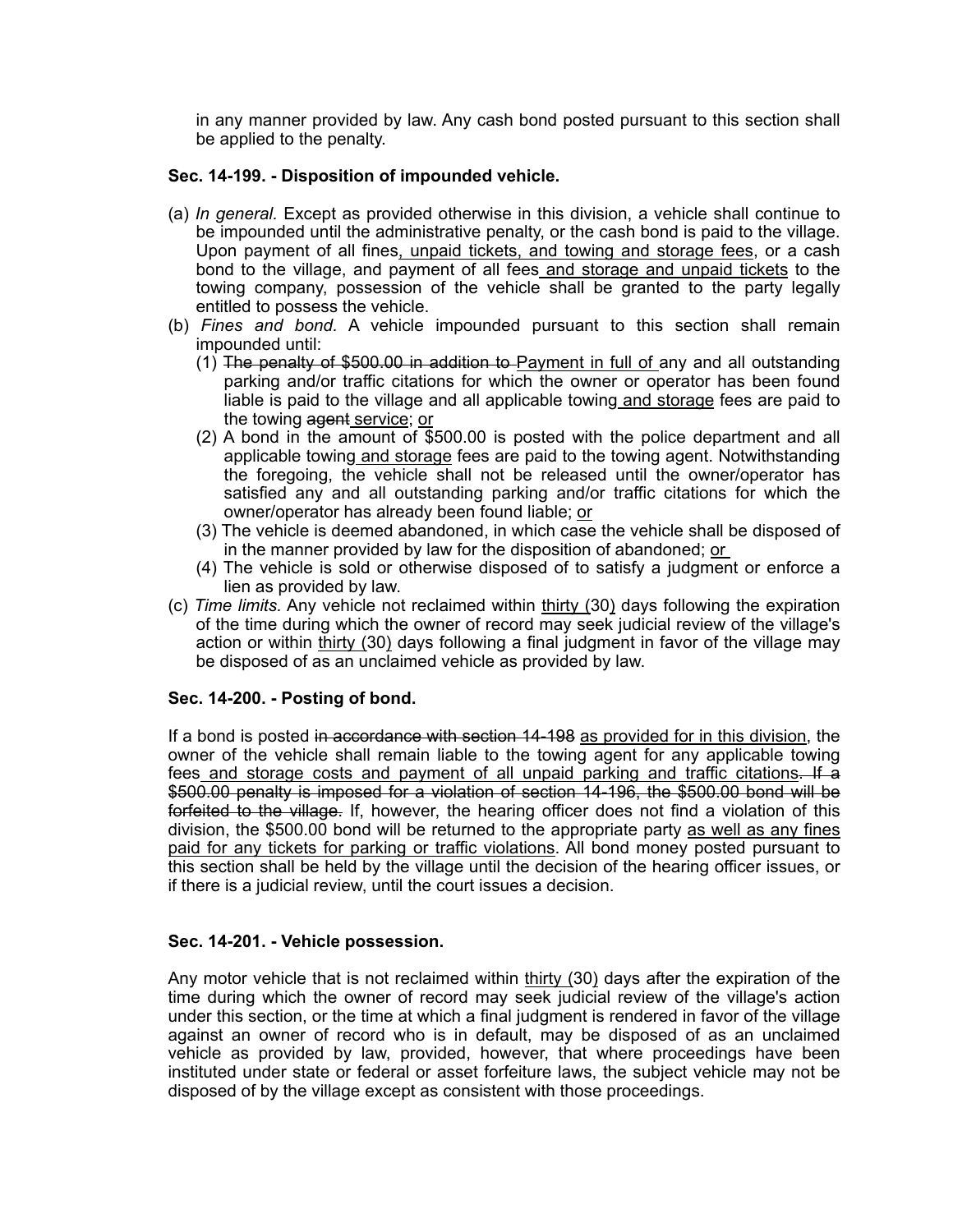#### **Sec. 14-202. - Vehicle in foreclosure.**

Whenever a person or entity with a lien of record against a vehicle impounded under this section division has commenced foreclosure proceedings, possession of the vehicle shall be given to that person or entity upon execution of a written agreement with the village to refund to the village the net proceeds of any foreclosure sale, less any amounts necessary to pay all lien holders of record, up to the total amount of penalties, and fees, and towing and storage costs imposed under this division.

#### **Sec. 14-203. - Severability.**

If any provision or part of this division shall be found unconstitutional or outside the corporate powers of the village, the remaining provisions are hereby declared to be severable and should any provision of this division be determined to be in conflict with any law, statute or regulation by a court of competent jurisdiction, said provision shall be excluded and deemed inoperative, unenforceable and as though not provided for herein and all other provisions shall remain unaffected, unimpaired, valid and shall continue in full force and effect.

#### **Sec. 14-204, 14-205. - Reserved.**

# **SECTION 3.2. OTHER ACTIONS AUTHORIZED.**

The officers, employees and/or agents of the Village shall take all action necessary or reasonably required to carry out, give effect to and consummate the amendments contemplated by this Ordinance and shall take all action necessary in conformity therewith, including, but not limited to, the installation of any street or parking signs as contemplated herein. The officers, employees and/or agents of the Village are specifically authorized and directed to draft and disseminate any and all necessary forms or notices to be utilized in connection with the intent of this Ordinance.

#### **ARTICLE III. HEADINGS, SAVINGS CLAUSES, PUBLICATION, EFFECTIVE DATE**

#### **SECTION 4. HEADINGS.**

The headings of the articles, sections, paragraphs and subparagraphs of this Ordinance are inserted solely for the convenience of reference and form no substantive part of this Ordinance nor should they be used in any interpretation or construction of any substantive provision of this Ordinance.

#### **SECTION 5. SEVERABILITY.**

The provisions of this Ordinance are hereby declared to be severable and should any provision of this Ordinance be determined to be in conflict with any law, statute or regulation by a court of competent jurisdiction, said provision shall be excluded and deemed inoperative, unenforceable and as though not provided for herein and all other provisions shall remain unaffected, unimpaired, valid and in full force and effect.

#### **SECTION 6. SUPERSEDER.**

All code provisions, ordinances, resolutions, rules and orders, or parts thereof, in conflict herewith are, to the extent of such conflict, hereby superseded.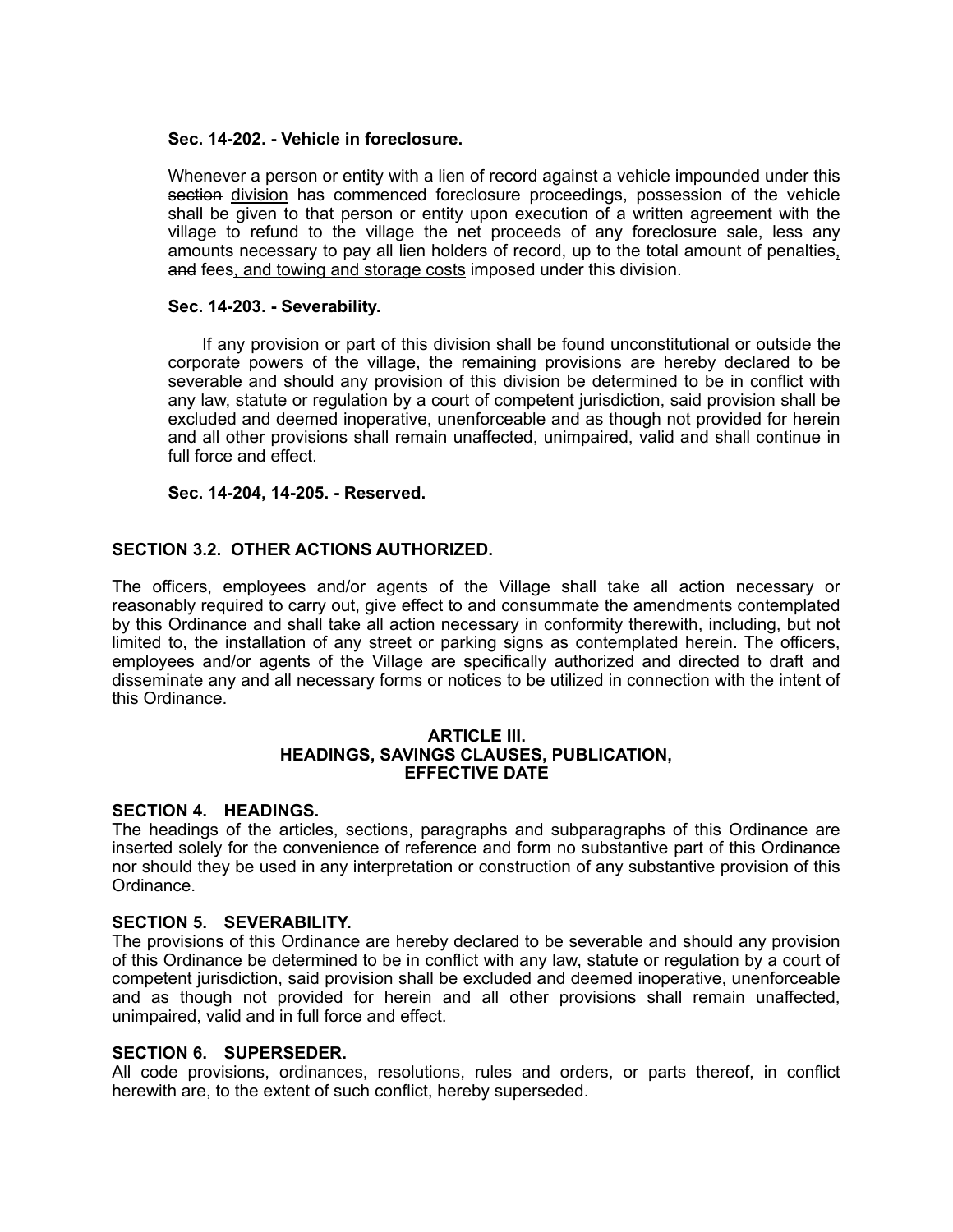# **SECTION 7. PUBLICATION.**

A full, true and complete copy of this Ordinance shall be published in pamphlet form or in a newspaper published and of general circulation within the Village as provided by the Illinois Municipal Code, as amended.

## **SECTION 8. EFFECTIVE DATE.**

This Ordinance shall be effective and in full force ten (10) days after its passage, approval and publication in accordance with Illinois law.

(REMAINDER OF THIS PAGE INTENTIONALLY LEFT BLANK)